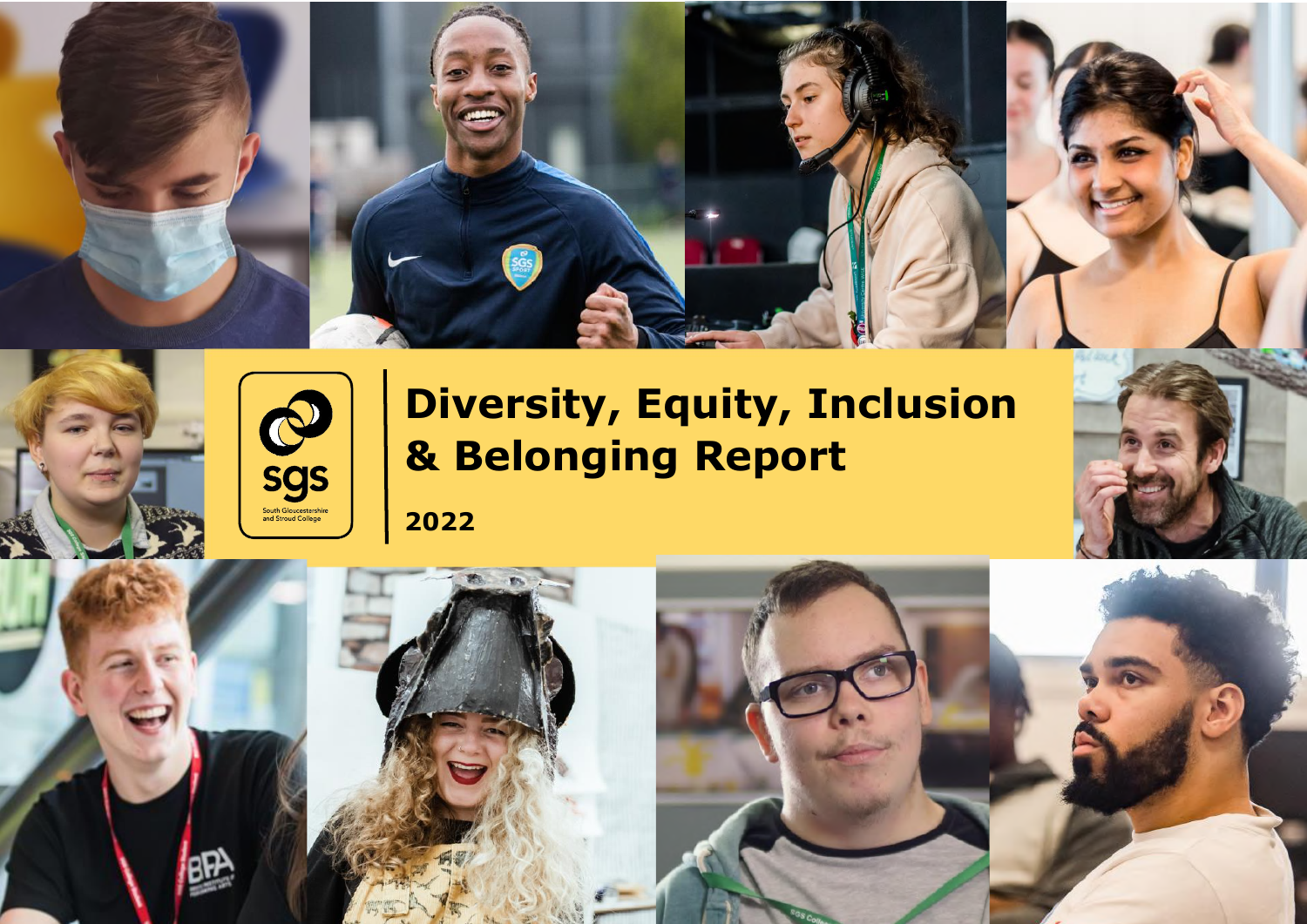| <b>Welcome</b>   | Croeso          | Fáilte        | <b>Bienvenuto</b> | স্বাগত      | <b>N</b>                     |
|------------------|-----------------|---------------|-------------------|-------------|------------------------------|
| <b>Bienvenue</b> | Bienvenido/a    | ਸਵਾਗਤ ਹੈ।     | 欢迎                | Hoşgeldiniz |                              |
| добро пожаловать | 화영              | સ્વાગત        | Willkommen        | خوش آمدي    |                              |
| Bine ati venit   | mirëpritur      | <b>Welkom</b> | -ڀلي ڪري آيا      | Bem-vinda   | <b>SQS</b>                   |
| ยินดีต้อนรับ     | आपले स्वागत आहे | Chào mừng     | <b>Witamy</b>     | хуш омадед  | <b>South Gloucestershire</b> |
| ברוך הבא         | nnonulu         | أهلا بك       | soo dhaweyn       | dobrodošli  | and Stroud College           |

#### **A joint message from our Chief Executive Officer and the College Principal**

As one of the largest and most dynamic College's in the country, South Gloucestershire and Stroud College supports the hopes, dreams and ambitions of many thousands of people, each with their own culture, character, and history. To ensure that we can provide the best possible education and support to all of our people, we must understand their unique needs and those of our local communities; as these are at the very heart of everything that we do.

Through our Mission, Vision, Strategic Priorities and Curriculum Strategy, our ultimate objective is to become a College that is focused on equity, and one which is genuinely inclusive. Our doors are always open and we want everyone who walks through them to feel that they don't have to change, that they don't have to be someone else to reach their maximum potential; and, if they don't already possess the tools necessary to meet their specific needs and goals, they can have confidence that the whole College community is here to support them in the acquisition of those tools.

Like our peers, our College is on a journey from awareness and commitment, to action. We are proud to say that we are different and that our commitment to equity and inclusion is stronger today than at any time in our history. We understand that diversity of thought and experience fuels our innovation, and helps us to support our staff, our learners and our wider community by attracting the best talent. But, despite being extremely proud of our progress so far, we know there is still more work to do.

K Hamilik.

Kevin Hamblin Group Chief Executive Officer & Executive Principal

Jaa-Jose Latting

Sara-Jane Watkins College Principal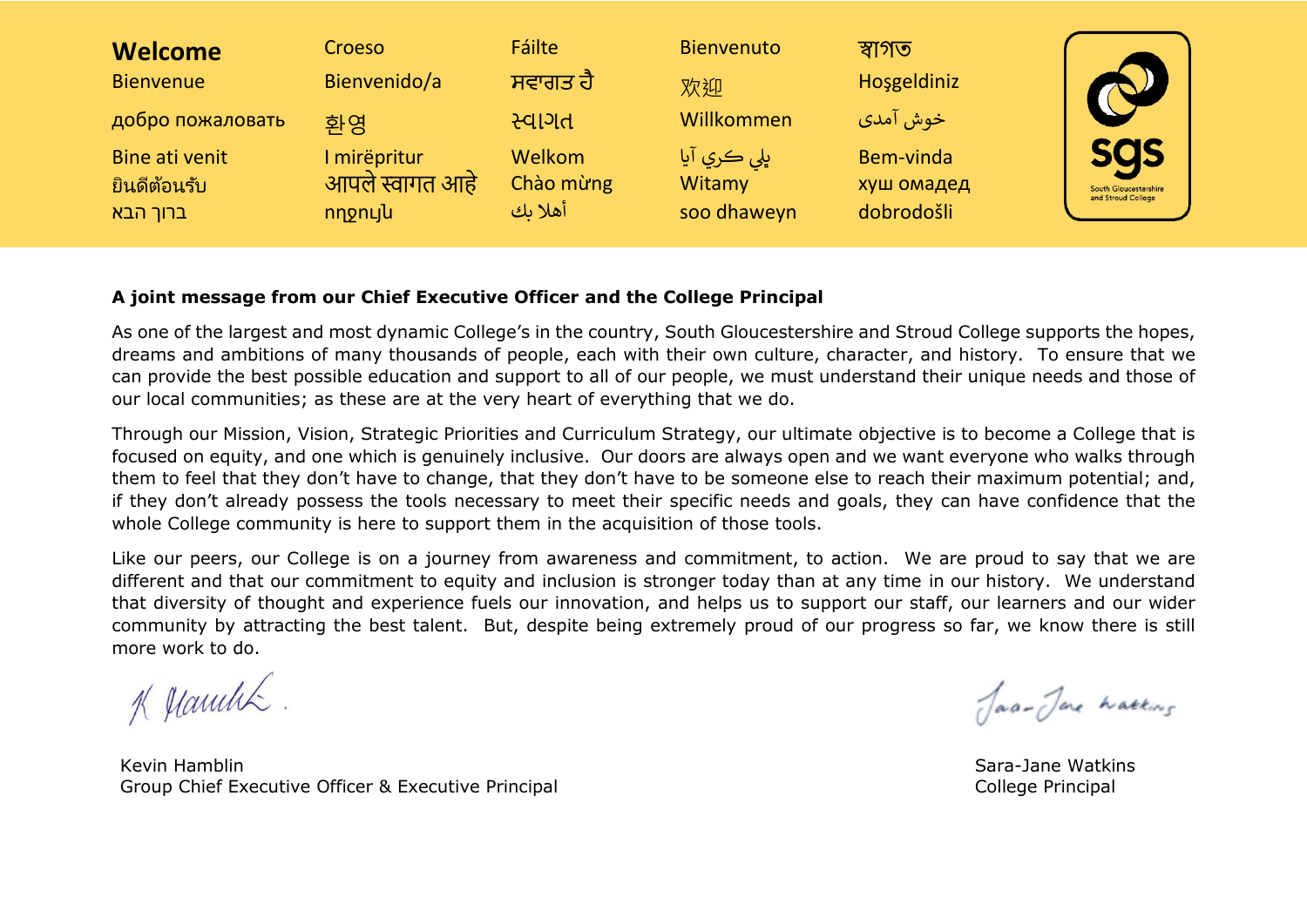#### **Our Ethos**

South Gloucestershire and Stroud College will act in all that it does with honesty, respect, responsibility and care, and to the highest standards of responsible business conduct. We aim to provide an outstanding experience for learners from all traditions and cultures from the age of 14, and will sustain our financial viability to enable us to achieve this mission.

#### **Our Strategic Priorities**

- 1. To be recognised as an outstanding college.
- 2. To be visionary and innovative in providing educational opportunities by anticipating and meeting demand.
- 3. To enhance the quality of the experience we provide for our learners and our staff.
- 4. To develop responsive partnerships with all our learners, employers and stakeholders.
- 5. To ensure we have the necessary resources to support our Plan.
- 6. To provide an educational and training environment which is equipped for the delivery of high-quality learning.

#### **Being you @ SGS**

It is our mission to help all individuals to find their place in the world, we stay true to that mission by celebrating the things that make us different.

We know that the world is a better place when we can accept our differences, include, value, trust, and be kind to one another.

We hope that all our people will share our values and we want to know more about them, their values, traditions and culture.

We know that full potential is only realised when we bring our full and authentic-selves to work and study @ SGS.

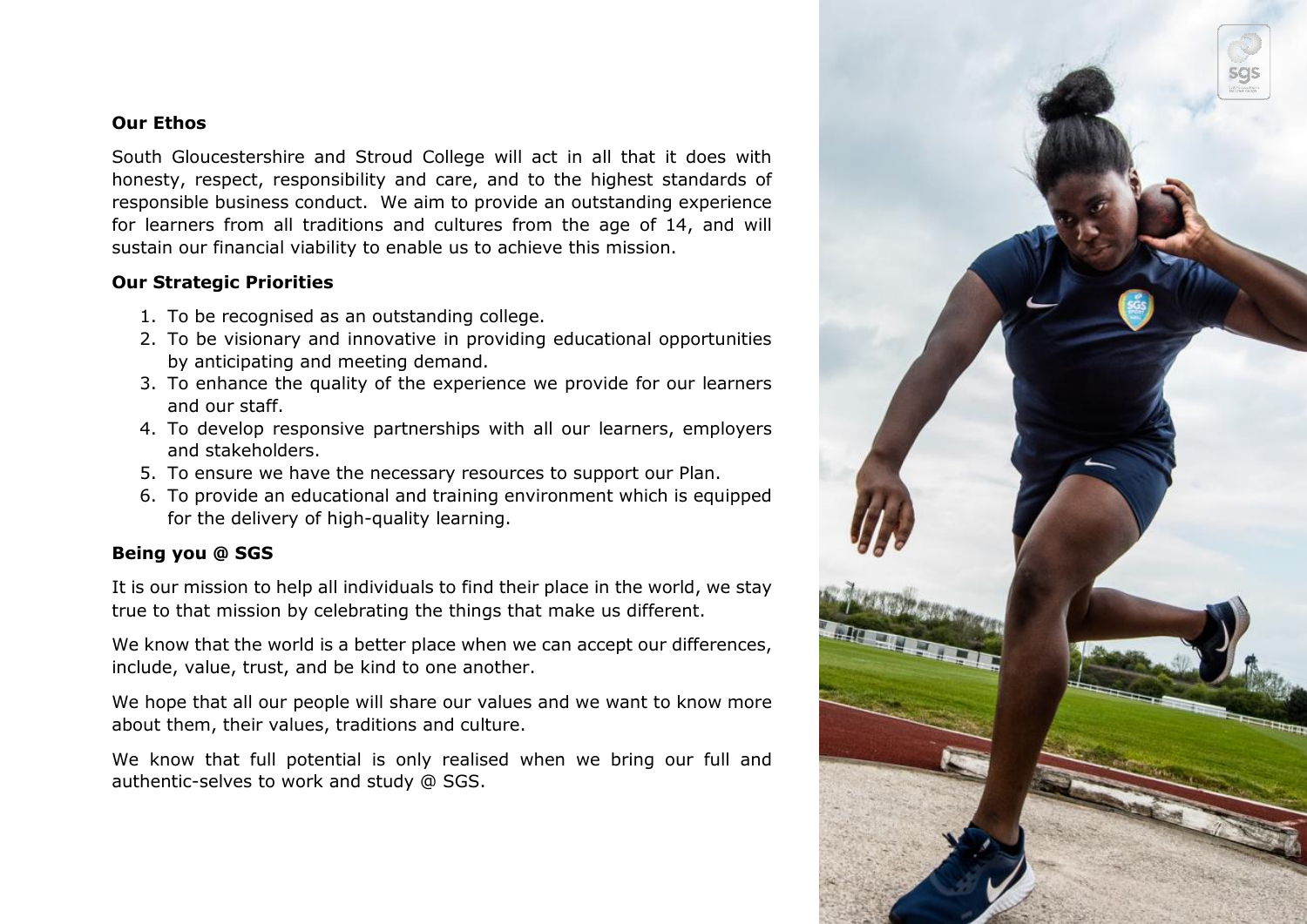#### **Coronavirus**

Within our 2020-21 annual Self-assessment, the College's Chief Executive Officer, Kevin Hamblin, and the College Principal, Sara-Jane Watkins paid tribute to the enormous efforts of colleagues and learners to continue to adapt to new ways of working during the pandemic, and to continue to advance the College's mission, teaching and administration, amid new and challenging circumstances. They particularly thanked staff on the front line, whose work is too often as invisible as it is invaluable, including cleaners, IT staff and all others in support roles. They also celebrated learner satisfaction rates, 10% above the sector benchmark, and strong progress towards both the UN Sustainable Development Goals and the West of England Combined Authorities Education and Skills Plan.

The College Principal also highlighted many areas of achievement which have helped the College to be more inclusive and diverse, including new investment in digital resources and gained experience of remote teaching and learning; the wider use of adapted-assessment; providing welfare services and careers guidance remotely; tackling digital poverty, identifying and addressing accessibility needs; and facilitating more flexible and productive working practices for all staff and students, postpandemic.

The College also ran a wide-ranging communications campaign (SGS ProtectED and SGS ParentAID) along with a comprehensive support programme for new and progressing learners, called SGS PreparED. The College maintained contact tracing, effective self-isolation, and supported the NHS by accommodating both testing facilities and onsite vaccination clinics.

These initiatives, along with the regular publication of data and transmission statistics, gave our community confidence and reassurance that overall case numbers were low, with no signs of transmission between staff and learners.

#### **Digital accessibility**

Our College is committed to providing an accessible digital presence that offers full access to College information about teaching and learning, courses and activities to members of our wider community and the public. Additionally, the College secured wide access to IT equipment, safe and reliable WIFI, Covid-secure learning spaces and remote support for all staff and learners, including those who are disadvantaged or suffering from digital poverty.

Outreach work continued to support unfettered access to College learning programmes and our enhanced digital capacity created new virtual versions of existing access programmes, interviews and virtual open events.

SGS College complies with the Public Sector Bodies, Digital Accessibility Regulations (2018).

![](_page_3_Picture_9.jpeg)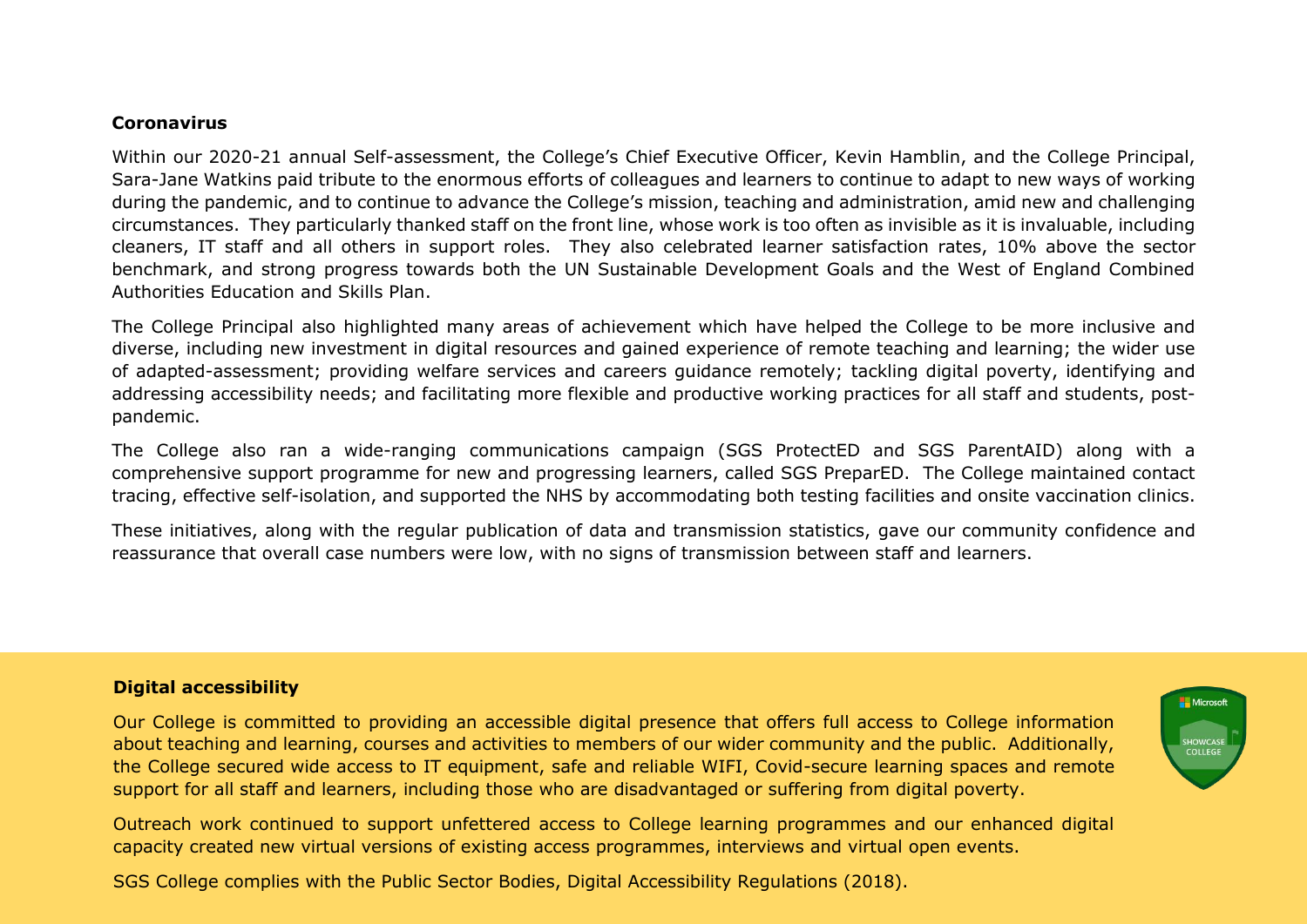![](_page_4_Picture_0.jpeg)

### **Staff Reward and Development**

All College employees were given additional days of annual leave during 2020-21 as a gesture of appreciation for their commitment and hard work during the pandemic. Similarly, the College's Corporation also approved an all staff pay award.

Once more, the College proudly published its annual Gender Pay Gap report in March 2021, despite the Government having suspended the requirement to do so, because of the pandemic. Between 2020 and 2021 the mean gender pay gap in hourly pay fell by 2.54% to 7.33%. This success builds further upon an almost 3% reduction in the previous year, meaning the College's pay gap is now well below average for the Education sector (which is 25%) and the overall UK national average which is 17.3% for all employees.

During 2021-22 we approved over 93% of all requests for professional development, and all staff received an additional six self-directed development days; to focus on improving their professional practice, heightening their subject content knowledge, as well as working to gain higher levels of pedagogical content knowledge and an appreciation for diversity and inclusion.

Once again, we continued to raise smiles by recognising the brilliant work of our staff and students. All staff and students are encouraged to regularly nominate their brilliant colleagues. Examples include:

- Supporting LGBTQ+ learners to access on-going support with their journey towards improving their self-esteem; and with problems such as stress, anxiety, depression or lack of sleep.
- Supporting World Mental Health Day through improved access to colour therapy; the feel-good quiz; getting creative; mindfulness yoga and Friday tea and talk.
- Working with learners to design and launch a new anti-bullying charter.
- Partnering with Wheels to Work, to provide free access to bikes for staff and students living in South Gloucestershire.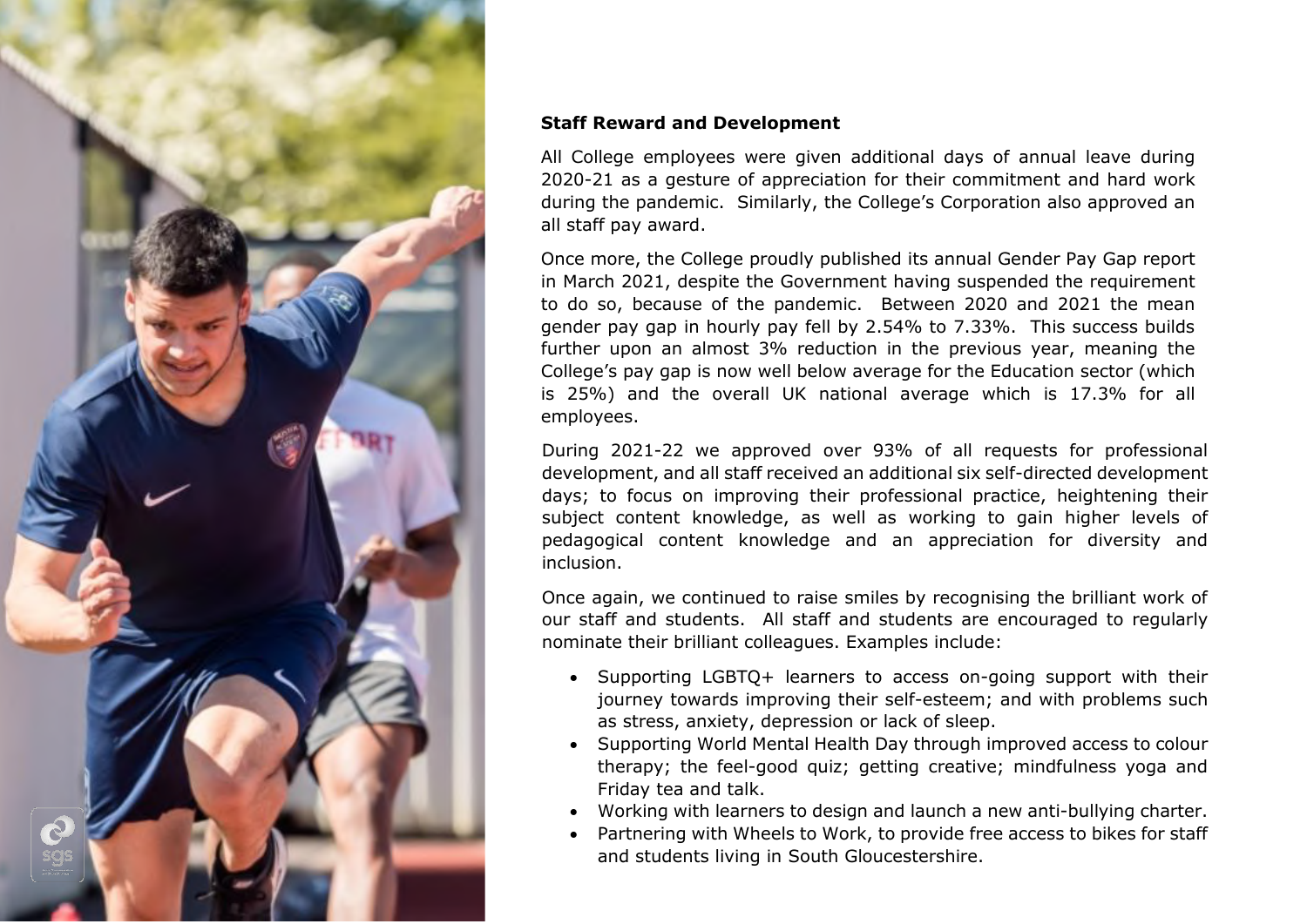#### **Raising awareness**

At the outset of 2020-21 the College recommitted to a theme of inclusion for all outreach and professional development activity, recognising the achievements of individuals and teams in helping to create a more inclusive culture, diversifying participation and promoting awareness of equality and diversity.

Our tutorial and enrichment programme SGS+, has four core aims, these are:

- · To ensure that all our learners have the information they need to keep themselves and others safe whilst studying with us here at SGS.
- · To ensure that our learners are prepared and able to step into society once they leave SGS.
- · To ensure that learners have the skills required to succeed once they leave SGS; and,
- · For learners to look back fondly on their time at SGS with memories filled with fun and inclusively enjoyable experiences.

The College continues to reaffirm, through its policies and tutorial activities, its unequivocal abhorrence of, and opposition to, racism against Black and Minority Ethnic people and discrimination in all its forms. The College is vocally committed to working to ensure an environment where there is zero tolerance for racist comments or behaviours by staff or students.

In response to 'Everyone's Invited', new tutorials were introduced for all students, with the aim of building a better understanding around consent, respect, boundaries and positive intervention; thereby continuing to tackle harassment, bullying and sexual violence.

Finally, the College once again raised the Rainbow Flag and marked the annual Pride celebrations with a virtual event. SGS College also continued its long association as a sponsor of Bristol Pride©, helping to provide a space for smaller organisations doing vital inclusion work across our region.

#### **Voices are critical to our diversity, equality & inclusion advancement**

Our Inclusion Networks are an integral part of our diversity, equality and inclusion strategy. They are stakeholder-led, collegerecognised groups, formed to act as a resource for both our staff and students and to be a thought leader for our community.

Our core Inclusion networks are:

| <b>SGS Inclusion Committee</b> | REACH (Racial equality and cultural heritage) forum | LGBTQ+ forum           |
|--------------------------------|-----------------------------------------------------|------------------------|
| <b>SGS Parents forum</b>       | <b>SGS Student Parliament</b>                       | <b>SGS Staff forum</b> |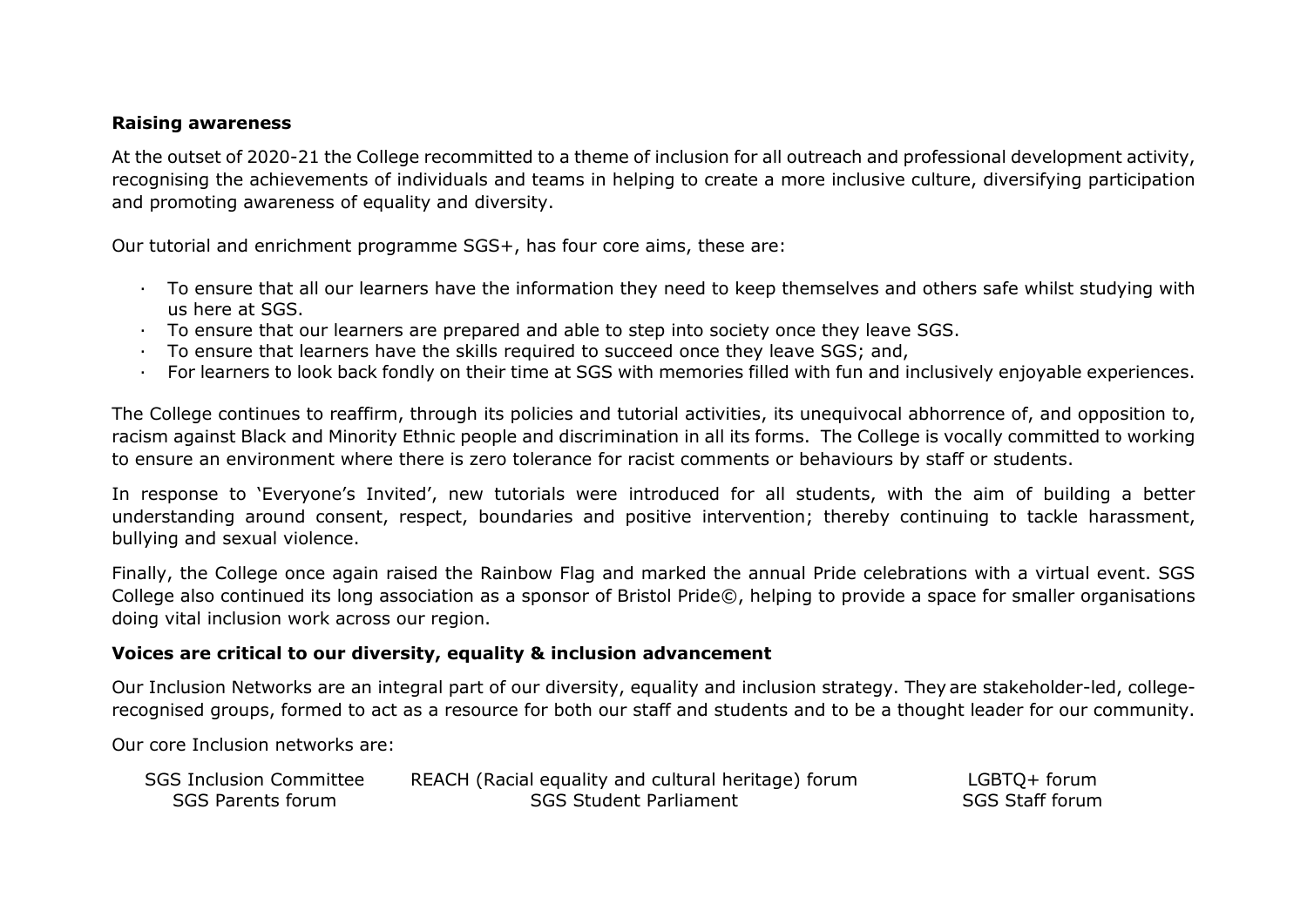### **Our College in numbers**

| <b>Ethnicity</b>                                                                                     |       |
|------------------------------------------------------------------------------------------------------|-------|
| Our ethnically diverse learner population                                                            |       |
| <b>AAAAAAAA</b>                                                                                      | 24.5% |
| The GFE average ethnically diverse population                                                        |       |
| <b>AAAAAAA</b>                                                                                       | 22.6% |
| The ethnically diverse population within South Gloucestershire.                                      |       |
| <b>AR</b>                                                                                            | 5%    |
| Our ethnically diverse staff population                                                              |       |
|                                                                                                      |       |
|                                                                                                      | 11%   |
| Our ethnically diverse governance and management population                                          |       |
| Å                                                                                                    | 3%    |
| The proportion of ethnically diverse individuals who contribute<br>to the leadership of our College* |       |
| <b>AAA</b>                                                                                           | 7%    |
| GFE Average ethnically diverse staff population (All staff) $_2$                                     |       |
|                                                                                                      | 16%   |
| 1. The figures from South Gloucestershire are primarily drawn from the 2011 census but have          |       |

been updated in line with the mid-2021 population estimates. However, it remains likely an underestimate, because ward boundaries changed in 2018. Applying 2011 census data to the new wards, Stoke Park & Cheswick, Filton, Bradley Stoke North and Bradley Stoke South. The true ethnically diverse population is likely to be closer to between 12% and 16%. In Bristol the population is 22% and in Gloucestershire, 16%.

2. Further Education Workforce data for England (Education and Training Foundation) March 2020

| Gender                                             |       |
|----------------------------------------------------|-------|
| Our female learner population (16-18)              |       |
| <b>RARARA</b>                                      | 44.9% |
| Our female learner population $(19+)$              |       |
| ት <del>ሽሽሽሽሽሽሽሽሽሽሽሽሽሽሽ</del>                       | 67.2% |
| GFE Average female population $(16-18)_3$          |       |
| የጽጽጽጽጽጽጽጽ                                          | 46%   |
| GFE Average female population $(19+)$ <sub>3</sub> |       |
| <b>በሽሽሽሽሽሽሽሽሽሽሽሽ</b>                               | 60%   |
|                                                    |       |

| Our female staff population          |     |
|--------------------------------------|-----|
| <i>ŔŔŔŔŔŔŔŔŔŔŔŔŔŔŔŔŔ</i> Ŕ           | 62% |
| GFE Average female staff population4 |     |
| <i>ŶŔŔŔŔŔŔŔŔŔŔŔŔŔŔŔŔ</i> Ŕ           | 62% |

4. Over the last year, the FE sector has seen a slight increase in the proportion of female staff, from 60% to 62%. However, when considering middle managers, the proportion of females has decreased over time, from 67% to 62% in SIR 27 and in line with the general share of women in the FE workforce. At SGS however, the proportion of middle managers who are female is 68%. 60% of the college's Executive Team are female and 41% of the College's Governors and Senior Leaders are female.

3.Association of Colleges annual College Key Facts data release 2020-21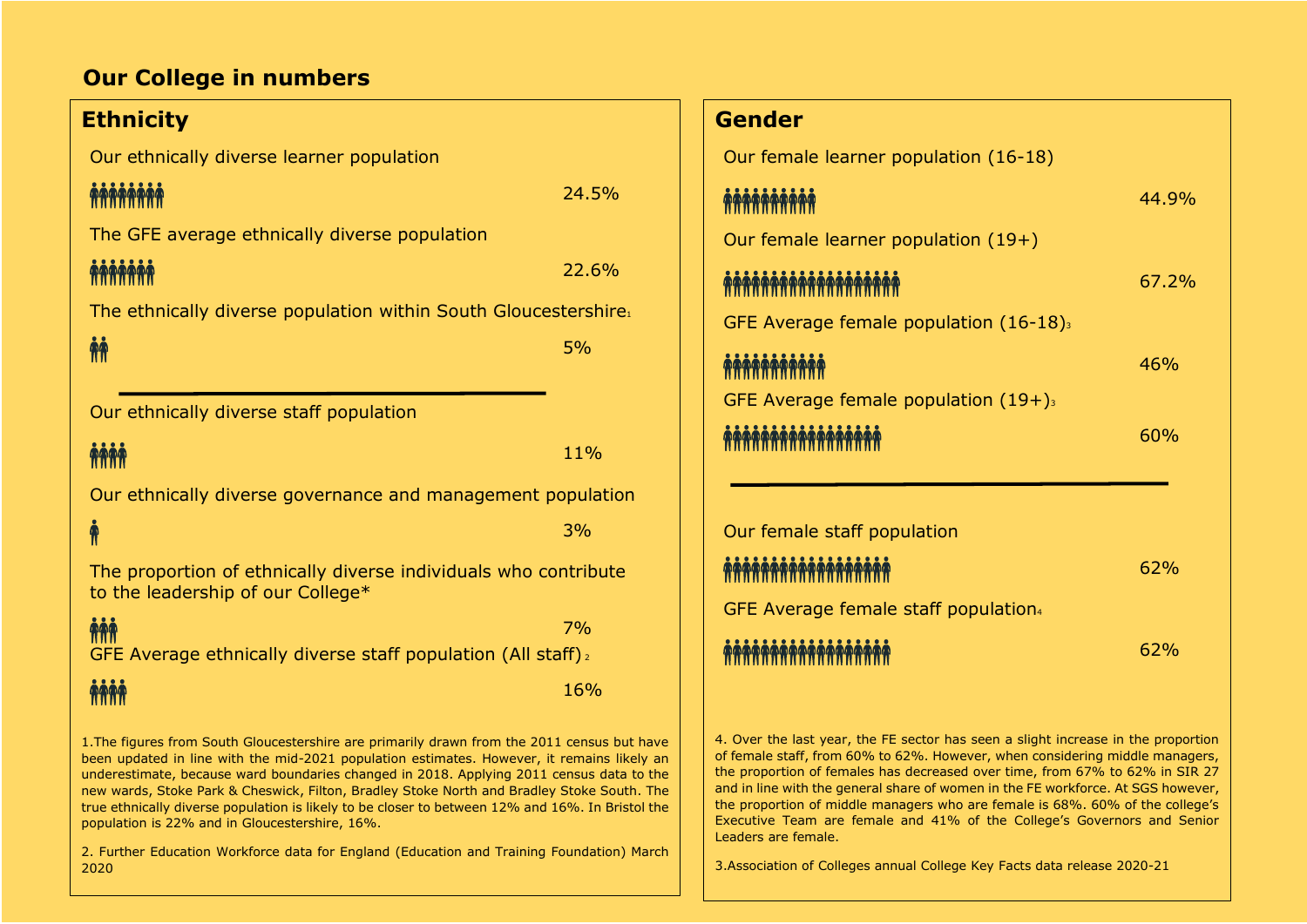| <b>Differently-abled individuals</b>                                                                                                                                                                                                                                                                                                                                     |       |
|--------------------------------------------------------------------------------------------------------------------------------------------------------------------------------------------------------------------------------------------------------------------------------------------------------------------------------------------------------------------------|-------|
| Our differently-abled learner population (16-18)                                                                                                                                                                                                                                                                                                                         |       |
| <b>ARARATARAR</b>                                                                                                                                                                                                                                                                                                                                                        | 33.4% |
| Our differently-abled learner population (19+)                                                                                                                                                                                                                                                                                                                           |       |
| <b>AAAAAAA</b>                                                                                                                                                                                                                                                                                                                                                           | 22.1% |
| GFE Average differently-able population (16-18)                                                                                                                                                                                                                                                                                                                          |       |
| <b>ARARARAR</b>                                                                                                                                                                                                                                                                                                                                                          | 26%   |
| GFE Average differently-abled population (19+)                                                                                                                                                                                                                                                                                                                           |       |
| <b>AAAAA</b>                                                                                                                                                                                                                                                                                                                                                             | 17%   |
| Our differently-abled staff population                                                                                                                                                                                                                                                                                                                                   |       |
| <b>AA</b>                                                                                                                                                                                                                                                                                                                                                                | 6.4%  |
| GFE Average differently-abled population4                                                                                                                                                                                                                                                                                                                                |       |
| <b>AA</b>                                                                                                                                                                                                                                                                                                                                                                | 5%    |
| The population of differently-abled people within South<br>Gloucestershires                                                                                                                                                                                                                                                                                              |       |
|                                                                                                                                                                                                                                                                                                                                                                          | 17.6% |
| 4. In the FE sector 90% of staff do not claim to have a difficulty or disability and 5%<br>prefer not to say. At SGS the proportion of staff who 'prefer not to say' is 3.6%.                                                                                                                                                                                            |       |
| 5. 17.6% of the population of South Gloucestershire, aged sixteen and over, has<br>their day to day activities limited by a long-term health problem or disability, this is<br>lower than the all England average of 21%. Figures for the prevalence of difficulty<br>or disability at the all age population is 15.6% in South Gloucestershire and 17.6%<br>in England. |       |
| None of the College's Governors or Senior leaders have declared a disability.                                                                                                                                                                                                                                                                                            |       |

| <b>Social disadvantage</b>                                                                                           |       |
|----------------------------------------------------------------------------------------------------------------------|-------|
| Proportion of SGS learners entitled to free College meals                                                            |       |
| <b>AA</b>                                                                                                            | 7.1%  |
| The population within South Gloucestershire entitled to<br>free school meals                                         |       |
| <b>AAA</b>                                                                                                           | 12.7% |
| Average GFE population entitled to free College meals                                                                |       |
| <b>AAAA</b>                                                                                                          | 16%   |
|                                                                                                                      |       |
| <b>Supporting SGS learners</b><br>Proportion of SGS staff, directly supporting teaching,<br>learning and assessment  |       |
| <u> ጽጽጽጽጽጽጽጽጽጽጽጽጽጽጽጽጽጽ</u>                                                                                           | 76.2% |
| Average proportion of GFE staff directly supporting<br>teaching, learning and assessment                             |       |
| <b>ለገለገ</b> የተመለከቱ የተመለከቱ የተመለከቱ የተመለከቱ የተመለከቱ የተመለከቱ የተመለከቱ የተመለከቱ የተመለከቱ የተመለከቱ የተመለከቱ የተመለከቱ የተመለከቱ የተመለከቱ የተመለከቱ | 47.6% |
| Average age of SGS Staff Averaged age (FE Sector)<br>46<br>44                                                        |       |
| 6. Department for Education insights (Percentage of FCM learners England published<br>2020-21 academic year.         |       |
| 7. Association of Colleges annual College Key Facts data release 2020-21                                             |       |
|                                                                                                                      |       |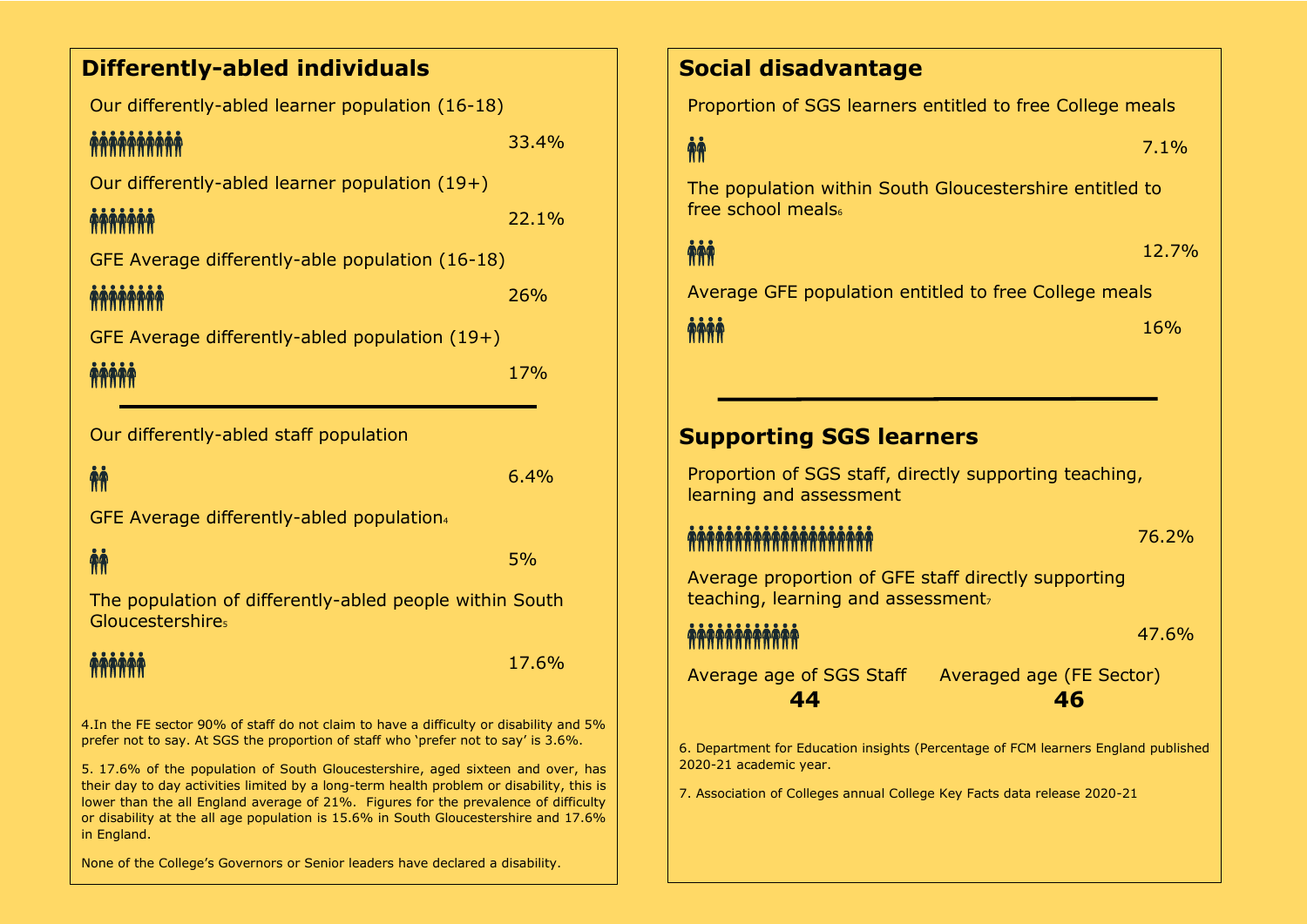### **Real change is not only in the numbers,**

#### **At SGS, we're a community of unique individuals...**

**We understand that recruitment doesn't just impact our results, but it impacts our culture.**  Through our People Strategy, we're committed to enhancing our culture and our community by attracting, recruiting and retaining a diverse range of staff that have the relevant skills and experience and are also reflective of the diversity of our student body and the communities which we serve.

**We want to recruit for teams, not roles; because we know that a diverse workforce outperforms all other workforces by around 25%.** Therefore, we've trained our recruiting managers on how to spot the best talent, and inclusion questions are now a mandatory part of our recruitment process.

#### **We understand that we're still a work in progress, so we've committed to illuminating our blind spots.**

We've done this by developing an 'inclusion in practice programme'. The programme, which more than half of our staff have already completed, is designed to address unconscious bias, and aims to embed a culture of inclusion and appreciation of the benefits of a diverse workforce.

**We've signed up to the Bristol Equality Charter,** but we're committed to going further, having also joined the South Gloucestershire Race Equality Network.

**We build leaders from the ground up.** We recognise that our leadership team doesn't yet fully reflect our whole community. But we're extremely proud of that community, which is one of the most diverse in our region. We also recognise that leadership exists at all levels and have therefore empowered a diverse group of individuals to contribute to leading the College through our Inclusion Networks. \*

Through SGS+ and our Academies provision, we support our learners to develop their leadership skills and build inclusive leadership behaviours. As a consequence, many individuals take on additional responsibilities as College ambassadors, elected officials, inclusion officers and student representatives.

#### **First at SGS**

As a community of individuals, SGS doesn't 'group' people. Individuals don't describe their ethnicity as BAME or BME, and neither do we.

As any individual would proudly do, we'll only ever refer to an individual by respecting their heritage and using their unique ethnic identity.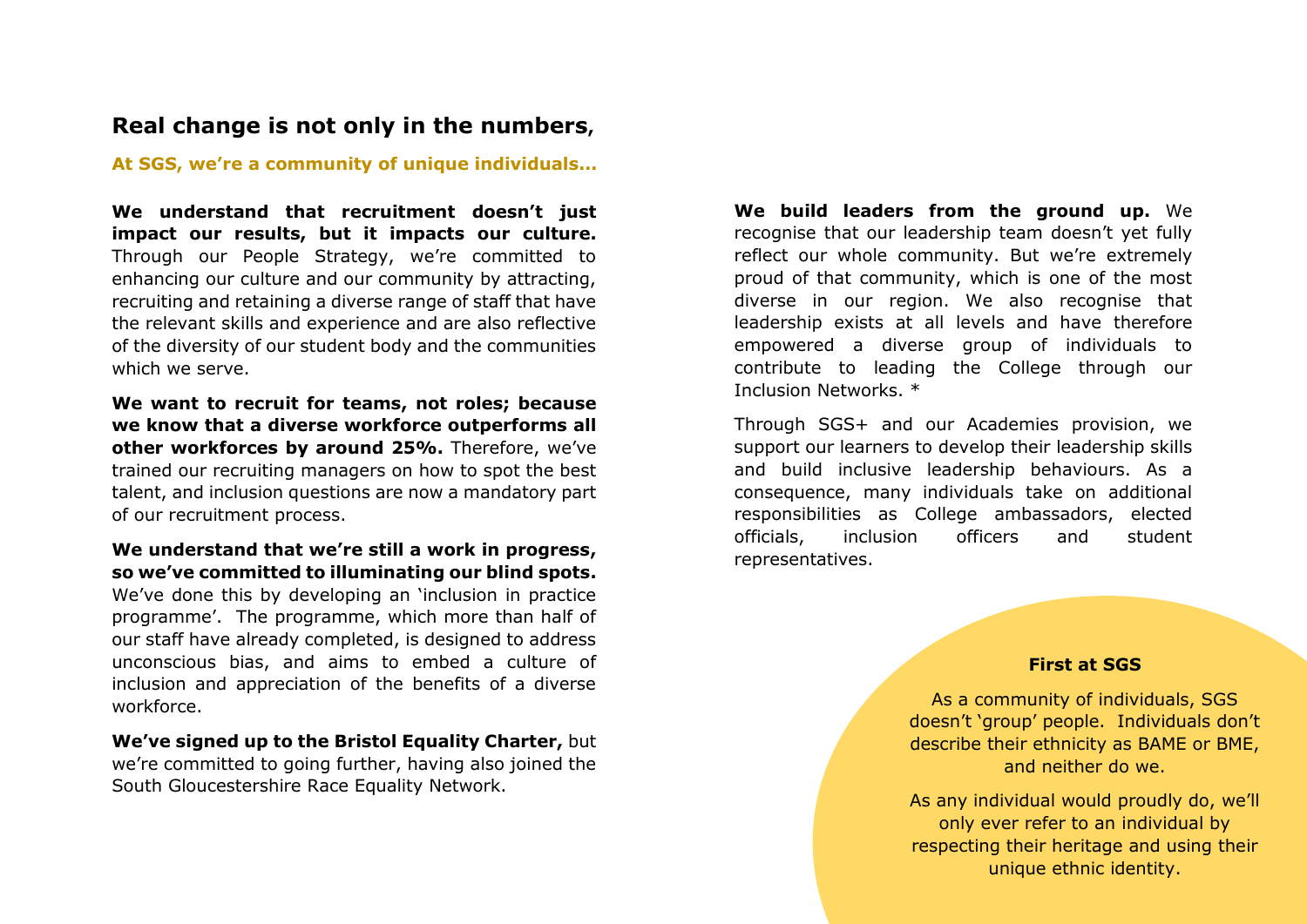**We're fully committed to fostering an inclusive environment.** Collectively, we promote a culture where everyone has a space to be themselves.

**We're building innovative solutions for differentlyabled people**. We already have technological solutions to translate into the Makaton language and we've invested in our own Speech and Language Team, to further support or staff and students.

Our internal and external websites are accessible to people with visual impairments and almost twice as many individuals, with visual impairments, achieve their qualifications at SGS, compared to nationally (Source: National Centre for Social Research)

**We already hold the Positive about Disabled accreditation (previously the '2 ticks' Scheme)**

#### **First at SGS**

The College's 'Total Support Guide', operates to ensure that all students receive the support they need to achieve their full potential.

In 2020-21 every student with a visual impairment, speech or communication needs or severe learning difficulties, successfully achieved their qualification.

The proportion of disadvantaged students, entering the workforce, was 20% higher at SGS than the all England average.

**We're committed to improving literacy and numeracy** 

and have invested in technological solutions to support our staff and students with hearing and sight impairments and other difficulties.

**We're working hard with our partners and our Local Authority to increase access to education and work for differently-abled individuals.** Differently-abled staff and students have been the catalyst for many of our greatest innovations and remain the driving force behind how we develop our systems and learning tools. Different abilities are a strength, and it is imperative we continue to actively work to recruit differently-abled people to bring their expertise into our processes and culture at every level.

**We're passionate about physical activity and sport in all its quises.** For this reason, we encourage all our staff and students to get up and stay healthy. Through our ActiFIT programme, every single day and for every single ability, we offer a range of activities from walking, to yoga and boxercise to help our people improve their physical health and wellbeing. All staff and students can also make use of the College's gyms and outstanding sporting facilities.

One in every six people suffer from a mental ill-health (according to the NHS Adult Psychiatric Morbidity Survey and the Mental Health of Children and Young People in England, 2020) and for this reason the College provides a dedicated counselling service and has **invested in a safe, online community where people can support each other anonymously, to improve their mental health and wellbeing.**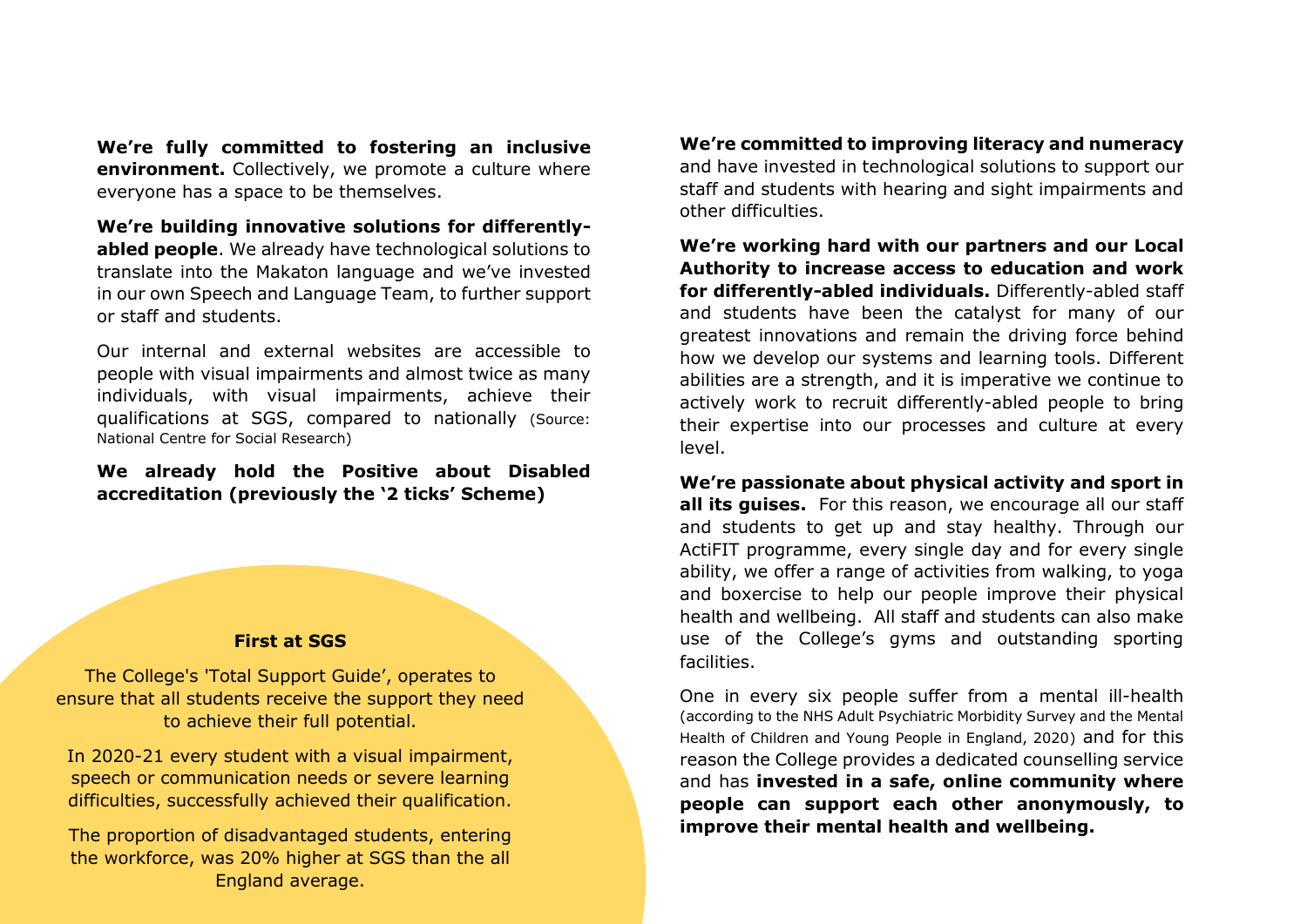**We understand that there is a greater prevalence of mental ill-health for ethnic minorities and LGBTQ+ people.** As the Mental Health Foundation points out, challenges such as racism, stigma and inequalities all affect mental good health.

Through our staff and student codes-of-practice and Inclusion Policy, we take a zero-tolerance approach to discrimination, extremism and prejudice. We're committed to creating and maintaining an environment where everyone is welcome and free to be their authentic self. **We want all our people to work and study with pride**.

**We make sure our curriculum represents the diversity of our students**. By continuing to decolonise our curriculum, students uncover unconscious biases and broaden their intellectual vision to include diverse ethnic, racial, social and cultural perspectives; and become more prepared to lead in an increasingly diverse world.

Through SGS Library+ staff and students can access a wide collection of resources, novels, non-fiction books, DVDs and music which represents and celebrates the diversity of our community.

#### **First at SGS**

It remains policy at the Education and Skills Funding Agency not to collect every funded learner' s accurate gender identifier and correct pronoun.

At SGS, from first application, all staff and learners can correctly identify their actual gender identity, regardless of historical record; and, all members of our community can now proudly record their preferred pronouns.

![](_page_10_Picture_7.jpeg)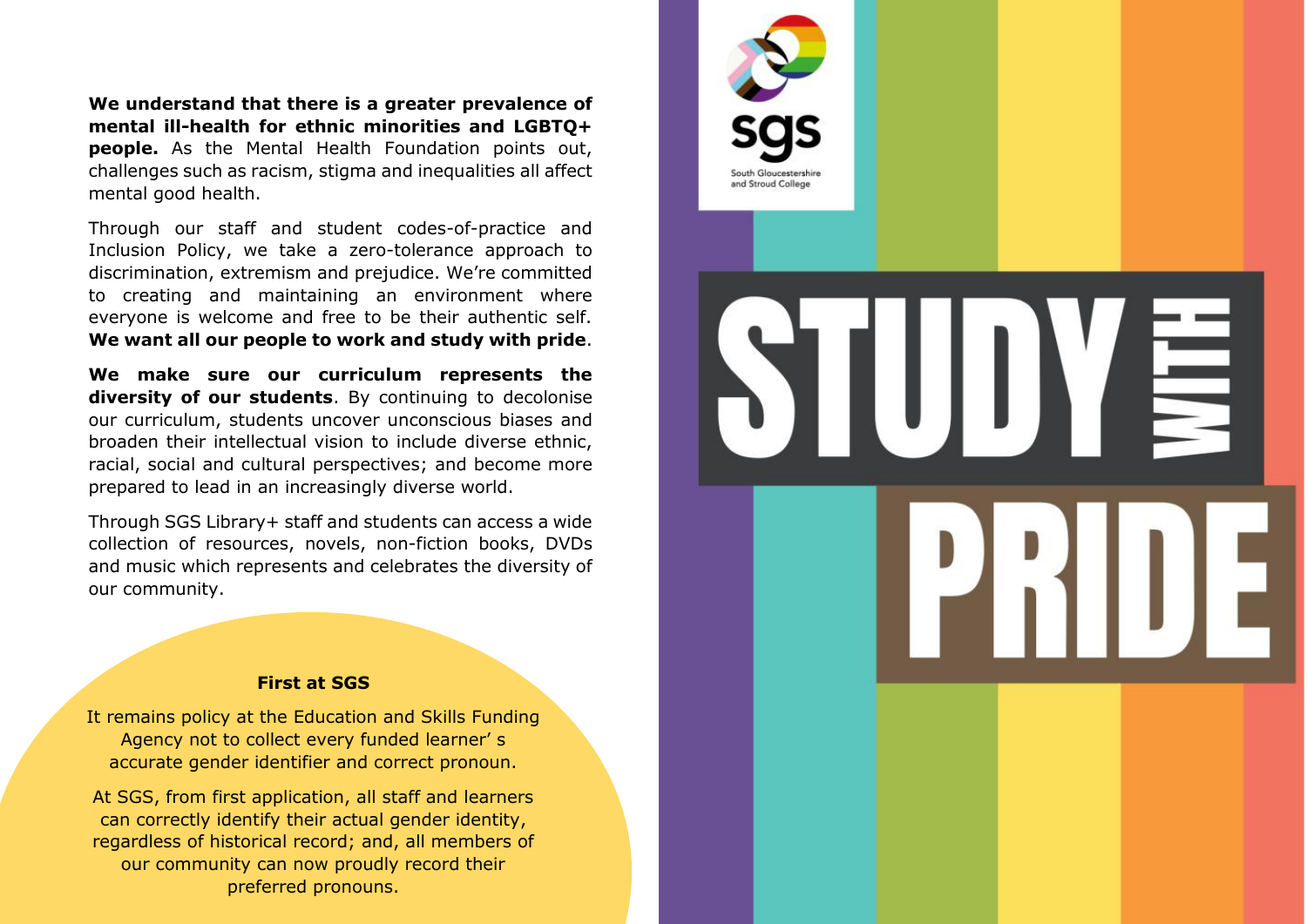![](_page_11_Picture_0.jpeg)

**SGS E-sports Tutor, Nikki Livingstone, has recently been selected to become an ambassador for the Women in Games programme.**

According to the 2021 CIPHR Workplace Discrimination Report, the most common form of workplace discrimination is age discrimination, with more than 1 in 10 adults in the UK saying that they've experienced workplace discrimination because of their age.

**We understand that the age of an individual, combined with additional factors including other protected characteristics may affect their health and social care needs.** Therefore, we are committed to supporting all of our people through the provision of reasonable adjustments, purposeful education, professional development, and access to peer-observation, work shadowing and mentoring. These services are freely available to all staff because we know that the quality of teaching and learning could suffer if we lose experienced educators.

**We recognise that caregiving as a major part of life for many of our staff and students.** Our policies are designed to accommodate all kinds of family structures and divisions of labour. Our goal is to give our people the opportunity to be present, at their best, engaged, and balanced for all the moments that matter at home and at work. When people, regardless of their gender, have the opportunity to work flexibly or take paid leave; it can help counteract caregiving stereotypes and improve the dynamics that mitigate women feeling they need to be the only ones to prioritise family.

As a Microsoft Showcase College, we're able to facilitate flexible working to help to mitigate technology access inequities, especially those associated with setting up a workspace at home.

**We're passionate about improving 'allyship'.** As we spend so much of our lives working alongside our colleagues and friends, we believe that positively practicing allyship, empowers people as much as empathy and curiosity does.

#### **First at SGS**

In 2021, 500 members of staff gathered for our annual Conference Day. The day was focused on advancing inclusive teaching and learning, mainstreaming equality, diversity and inclusion in the workplace and ultimately celebrating identity, ability and culture.

This included learning more about how best to support out Transgender, Gender Non-conforming and Gender Non-binary (TGNCNB) staff and students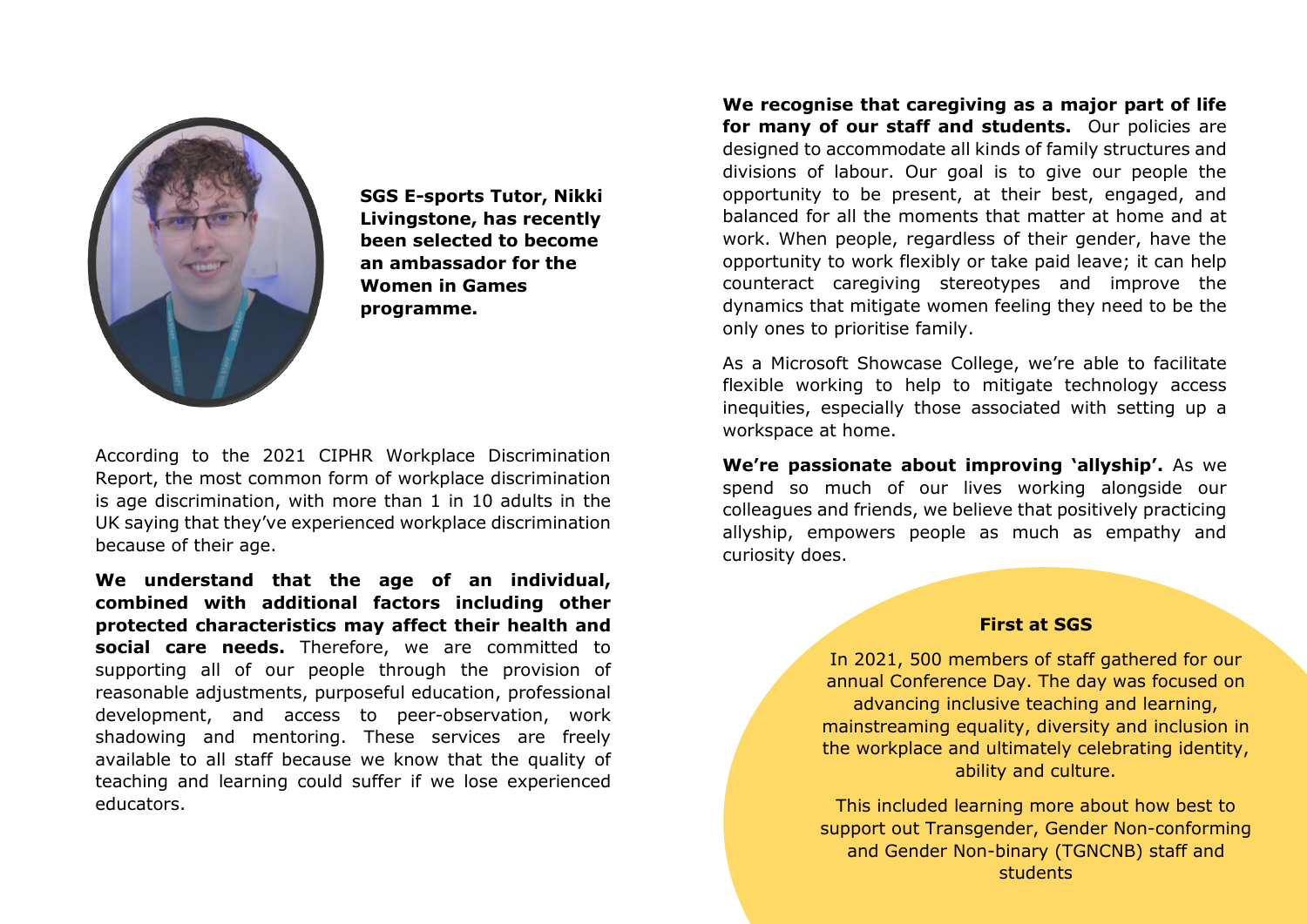![](_page_12_Picture_0.jpeg)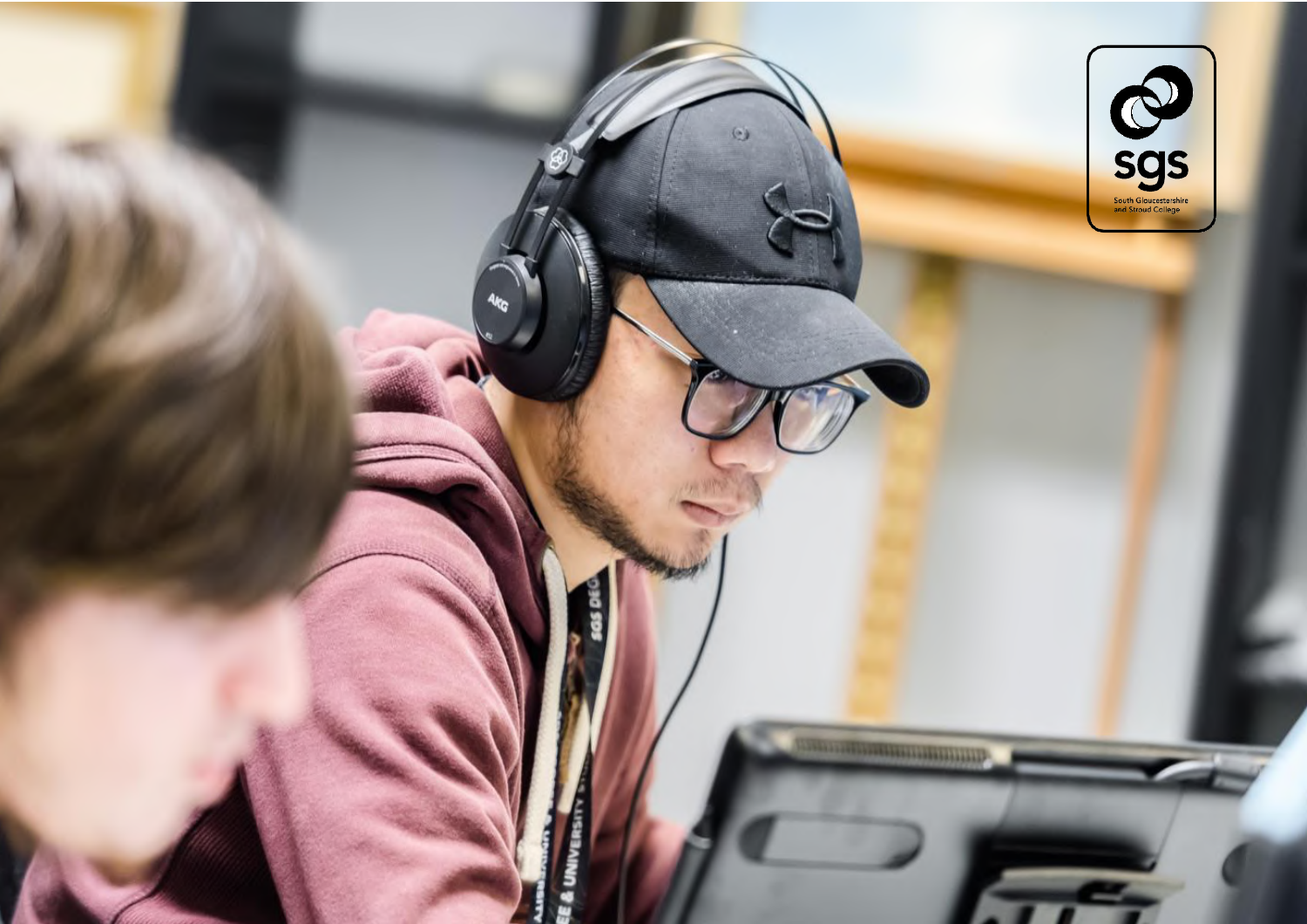### **We're here to learn, but we're wise enough**

**to know that getting things wrong is a key component of learning.**

**As Alexander Pope wrote: To err is human; to forgive,** 

**divine.** And therefore, we want to support our people to stop trying to be good people, and instead be real people. Naturally, we understand this means that mistakes will be made, and sometimes people may do or say the wrong thing— but we also know that mistakes generate more brain activity (and learning) than getting things right or avoiding certain topics.

**As an institution of learning, we're curious about our mistakes** and, since 2012, we've been working with our staff and students to develop the growth mindset.

We want to embrace our mistakes and encourage learning to flow from them. A community where its okay to make mistakes is one where its equally okay to point them out.

**As one of our newly qualified teachers put it: "Teachers can facilitate healthy debate and discussion, and encourage learners' to be mindful of their language and their actions. Clear ground rules set out at the beginning, mean that learners know discrimination and intolerance will be challenged; and therefore, learners will feel empowered to challenge these behaviours themselves."**

**At SGS we understand that some individuals might need time to find their voice.** Therefore, we'll never rely on individuals to lead change or fix problems. We're committed to doing that together as a diverse community of individuals, a team.

- <sup>36%</sup> of UK adults have reported experiencing workplace discrimination.
- $\textcircled{R}$  In the UK, over a third of LGBTQ+ staff (35%) have hidden their identity at work for fear of discrimination.
- $\textcircled{R}$  More than a third (37%) of ethnic minority workers, in the UK, report having been bullied, abused or singled out at work.
- $\odot$  Nearly three-quarters (72%) of the UK population have experienced at least one form of sexual harassment in their lifetime. (The top three reported sexual harassment behaviours were: sexual jokes, staring or looks, and sexual comments)

#### *The Little Voice Inside*…

Many of us have experienced a moment when the little voice inside says: *'don't get involved, just ignore that tactless comment'; 'say nothing, when others are reduced to stereotypes';* or, *'it's not a big deal when someone's opinion isn't valued'.*

At SGS, we're different... We're all striving to be better teachers— we want to make our learning spaces, our workplaces and our community one which is more welcoming for everyone. We all have a responsibility to create an environment in which we can feel safe to speak up for others and ourselves.

**So, at SGS, we're challenging all our people (and everyone else, willing to join us), to ignore that little voice. Instead, we want our people to find their voice, and speak up for inclusion.**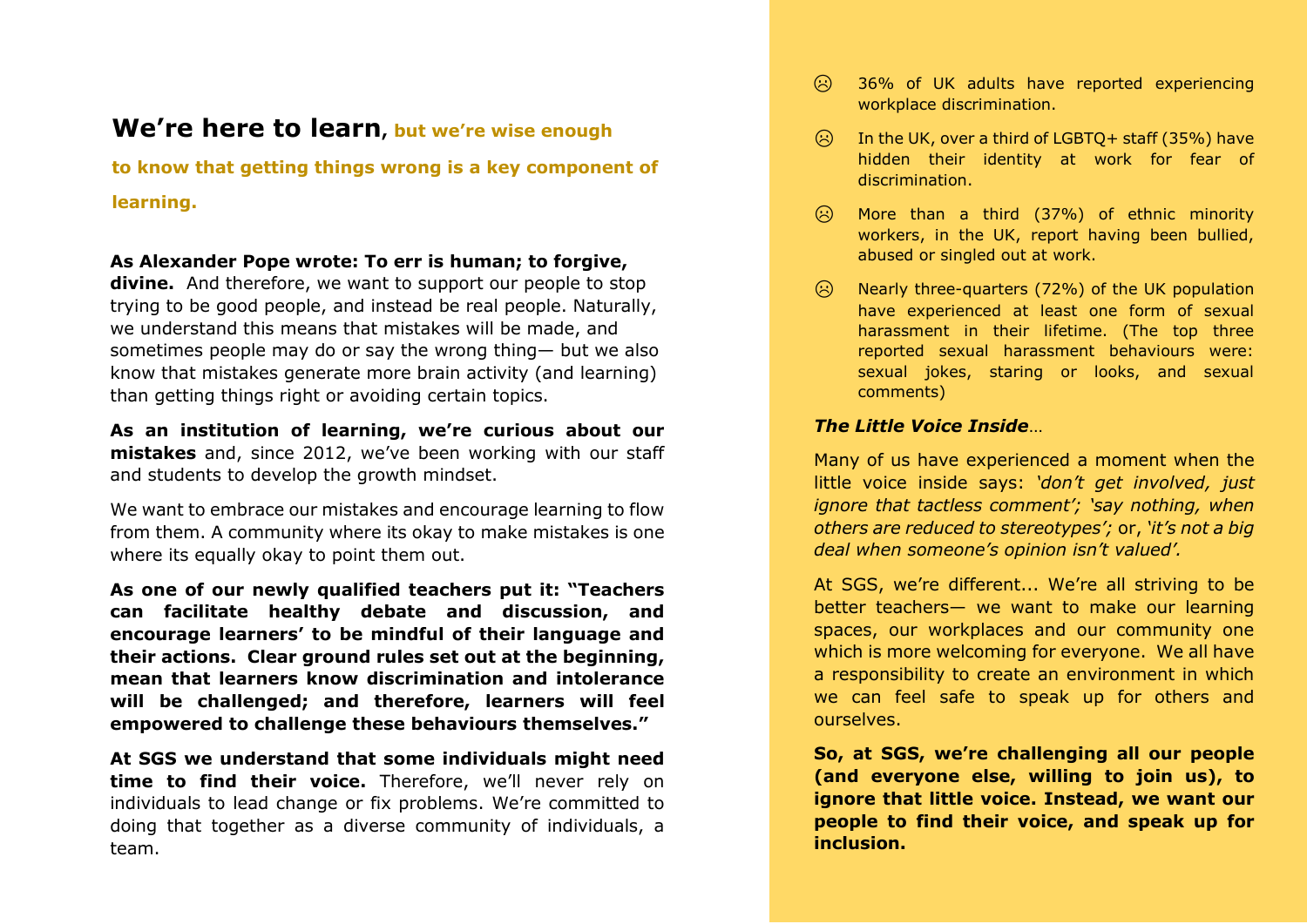![](_page_14_Picture_0.jpeg)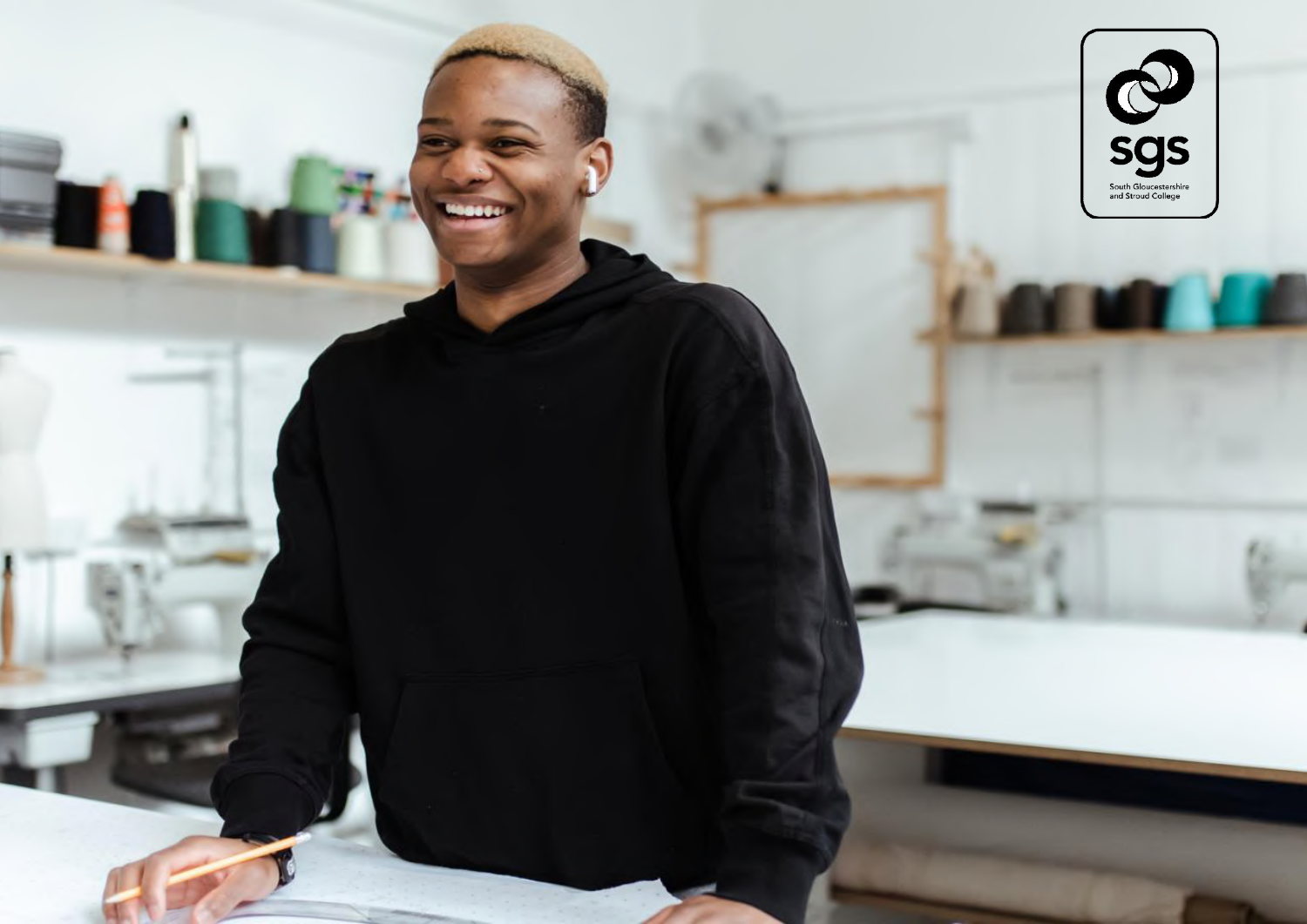![](_page_15_Picture_0.jpeg)

## **Progress towards our Inclusion Objectives**

**Equality objective 1**: To improve the capability of SGS College Governors, leaders, staff, students and other stakeholders to understand and address our legal obligations under the Public Sector Equality Duty and duties to reduce inequalities introduced by the Equality Act 2010.

Progress to date:

- 98% of staff have now completed the SGS capability programme, ensuring a shared understanding of diversity, the importance of equality, and our shared desire to achieve inclusivity.
- 96% of learners have now completed our equality, diversity and inclusion capability programme.
- In the end of year survey, 97% of respondents confirmed that because of SGS+, they know more about equality, diversity and inclusion.
- Throughout 2020-21, we improved the relevance and impact of our equality and diversity training, with the support of our internal and external stakeholders. Over half of all staff have now completed our inclusion in practice programme to address unconscious bias.
- How to address unconscious bias has been added to our Assessment Policy; and every teacher, charged with determining teaching assessed grades in 2020-21, have also completed unconscious bias training.
- The Corporation reapproved our revised People Strategy, recognising that our staff are central to the delivery of our mission and that it's important to attract, develop and retain staff who are passionate about their role in supporting the SGS Group to succeed.
- Our gender pay gap report demonstrates positive progress towards pay equality.
- For the second consecutive year, inclusion was the core theme within our approach to engagement and development and our annual Conference Day— focused on advancing inclusive teaching and learning, mainstreaming equality, diversity and inclusion in the workplace and celebrating identity, ability and culture.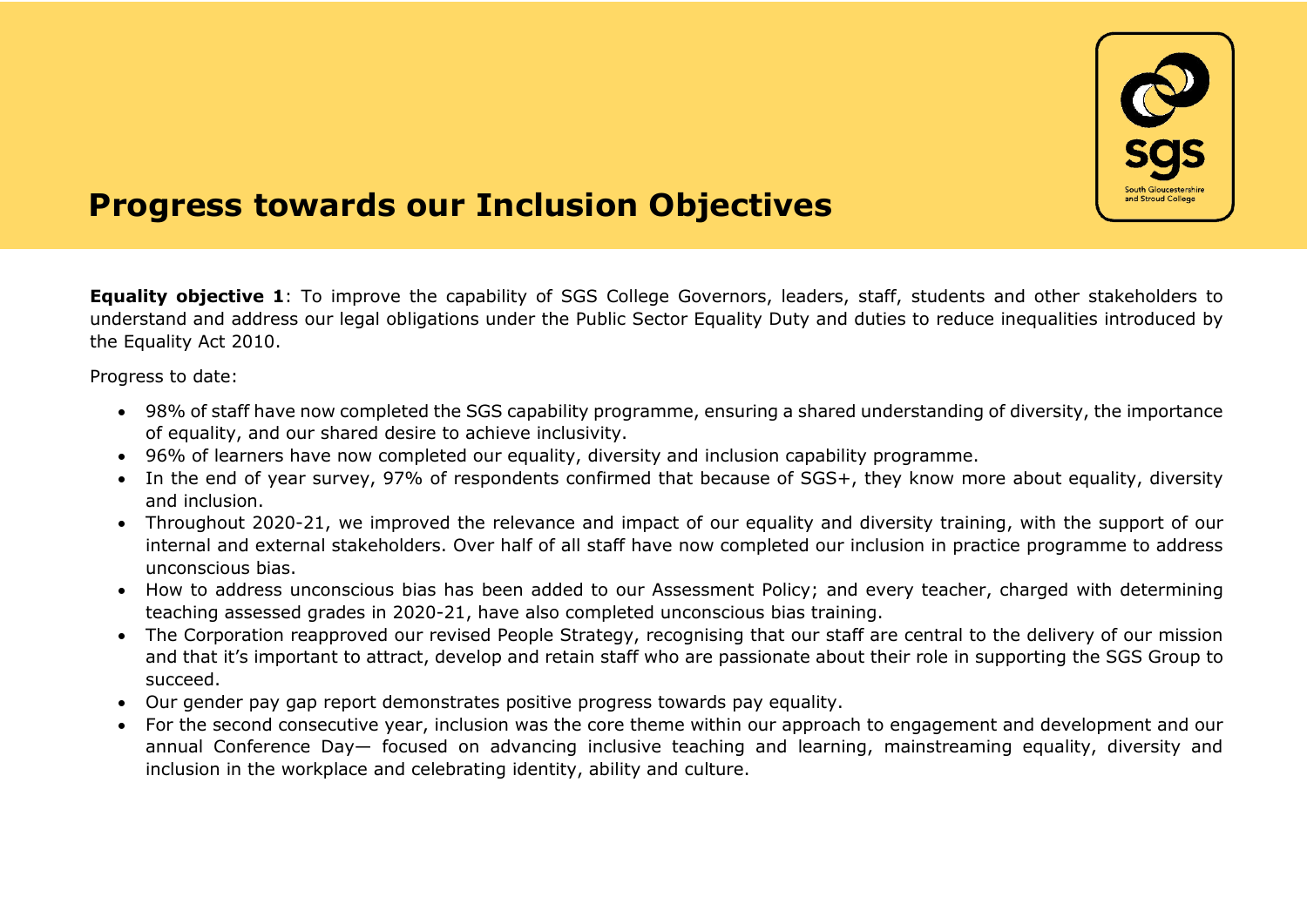**Equality objective 2**: To reduce the barriers experienced by individuals and specific groups of people who engage with the College, with specific reference to identifying how to address issues in relation to inequalities in educational attainment.

Progress to date:

- SGS has developed strategies to harness technology to improve literacy, including digital literacy, and numeracy to remove barriers to learning and improve learner progression and employability.
- Our innovative use of learning technology, combined with our review of provision for those with difficulties and disabilities has improved the recruitment, engagement and retention for the most vulnerable people within our community.
- The College's Governing body continues to support rigorous oversight through the HR function to ensure the removal of barriers in any recruitment, selection or career promotion process.
- There is no significant attainment gap between differently-able individuals (who achieved a pass rate of 98.1%) and that of their peers (97.5%). Individuals with Education and Health Care Plans, achieved a pass rate of 100% compared with a pass rate of 97.6% for all other learners.
- The pass rate gap between individuals entitled to free-college-meals and their counterparts has shrunk to 2%.
- Individuals from ethnic minority backgrounds achieved a pass rate of 95%, just 2.5% below that of learners identifying as white British.

**Equality objective 3**: To continue to improve the representation and experience of LGBTQ+ stakeholders.

Progress to date:

- SGS College continued its long association as an official Pride Partner, committed to supporting smaller community groups to advance their own reach and impact.
- SGS College amended its application forms to allow individuals to correctly identify their pronouns.
- Our LGBTQ+ networks continue to foster good relations with our LGBTQ+ community, developing our collective understanding of issues affecting LGBTQ+ people; and therefore, making SGS a safe place where LGBTQ+ people can pursue their education, interests and ambitions.
- SGS College is one of the first in the country to enable and encourage individuals to accurately identify their gender or lack thereof.